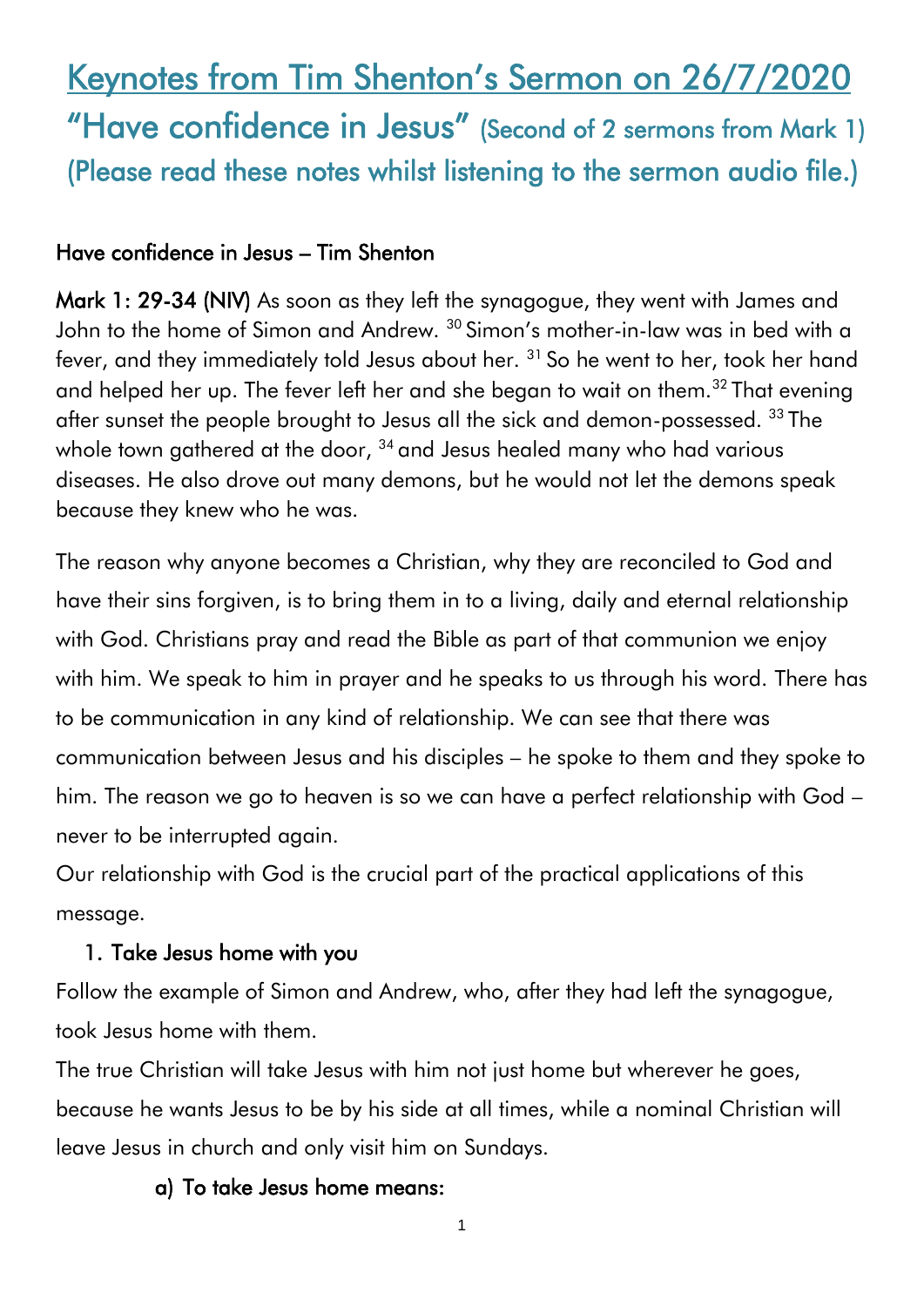- we want to live with him, just as we want to live with those we love
- we are not ashamed to introduce him to our family and friends
- we want to talk to him and listen to what he has to say

We want to do all this because we are in a relationship with him, and where better to do it than at home? Someone who has a relationship with Jesus believes that Jesus is able to help in any and every situation.

### b) To take Jesus home means:

- We allow him behind the scenes and into our private life since there is nothing we do not want him to see (maybe things we don't show anyone else).
- When we watch TV, we want him to sit next to us
- When we surf the internet, we can show him what we are looking at.
- He is the unseen guest at the dinner table and in our bedroom
- We have not left him outside, because we have a living relationship with him and are comfortable in his presence.
- We have nothing to hide from him, so whether we are ironing, washing up or reading, we can talk with him and enjoy his company.

Jesus is our friend so take him home with you, just as Simon and Andrew did – you never know what might happen.

### 2. Make Jesus your first resort

As soon as Simon and Andrew went in through the front door (v30), they told Jesus about the sick woman. The whole town gathered as soon as they heard Jesus was there. We too must go to Jesus as soon as we can, not when all else fails. We must not be like the woman in Mark 5:25 ff for whom Jesus was the last resort, though she was healed. She had tried all the doctors and spent all her money.

Mark  $5^{25}$  And a woman was there who had been subject to bleeding for twelve years. <sup>26</sup> She had suffered a great deal under the care of many doctors and had spent all she had, yet instead of getting better she grew worse.  $27$  When she heard about Jesus, she came up behind him in the crowd and touched his cloak, <sup>28</sup> because she thought,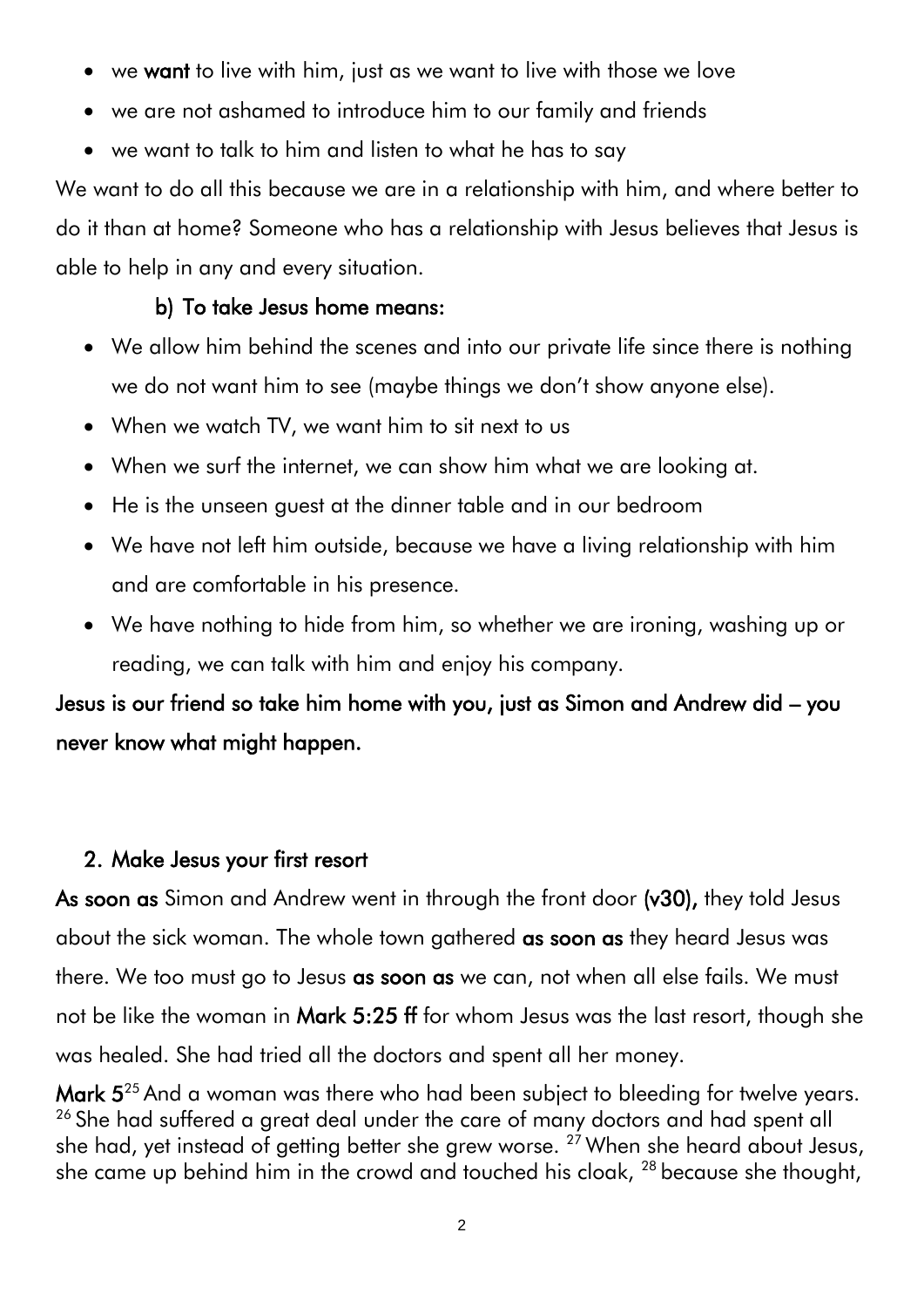"If I just touch his clothes, I will be healed."  $^{29}$  Immediately her bleeding stopped and she felt in her body that she was freed from her suffering. There are so many situations where only Jesus can help. No one else can:

- Deal with our sin. Only Jesus can wash this away to make us clean no pastor, friend or politician can do this.
- Reconcile us to God. Jesus is the only mediator who can stand in the gap between God and sinful man.
- Prepare us for heaven
- Fill us with his Spirit and strengthen us in the fight

In a time of trouble, we run to Jesus as our first resort. The name of the Lord is a strong tower; the righteous run to it and are safe. (Prov 18:10). Note that we should run to it – not wander up to it casually! Follow the example of Hezekiah when he received a threatening letter (2 Kings 19:14ff). His first resort was to run to the Lord and pour out his troubles. As soon as Lazarus was sick, his sisters sent for Jesus.

# (John 11:3 ff).

Whatever your trouble is today, take it to Jesus and tell him about it. Cast all your anxiety on him because he cares for you (1 Peter 5:7)

# A Christian takes all his burdens and lays them at the feet of Jesus – he makes Jesus his first resort.

## 3. Have confidence in Jesus

Simon expected Jesus to heal his mother-in-law, and the townspeople expected deliverance. Jesus never let anyone down when they came to him for help. Rather we are told 'whoever comes to me I will never drive away' John 6:37 and again Hebrews 4:16 Let us then approach God's throne of grace with confidence, so that we may receive mercy and find grace to help us in our time of need. Note that it is a throne of grace.

When we sin and confess that sin, we have the confidence and assurance that that the blood of Jesus will cleanse us and purify us. We go to Jesus and confess our sins, pleading the blood of Jesus to cover us because we have the confidence that our sins will be washed away and we will be made clean in the sight of God.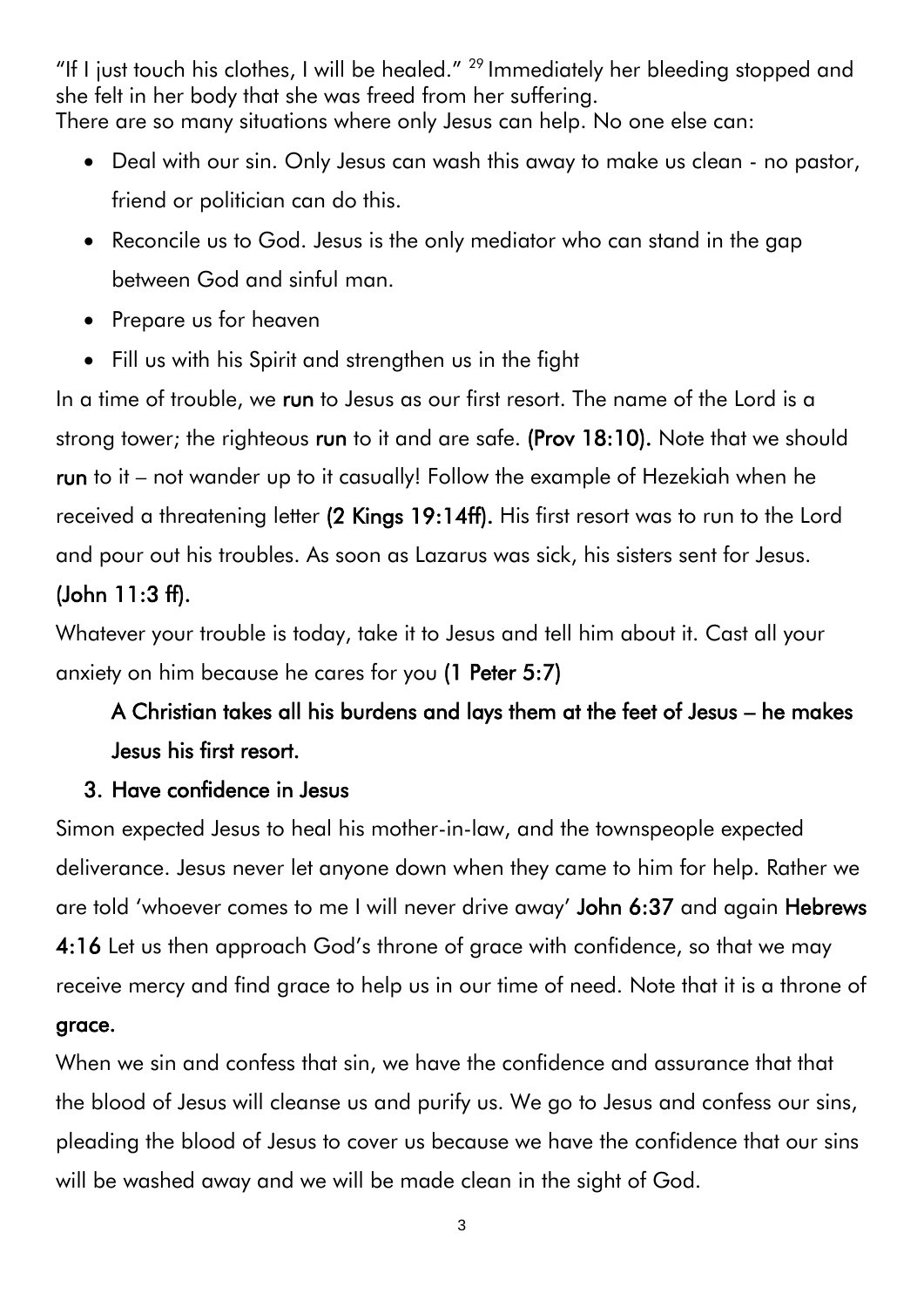There is no one who:

- Can calm a storm more effectively than Jesus
- Can sympathise more fully than Jesus
- Can carry our burdens like Jesus
- Is as strong and as gentle as Jesus.

Jesus says "Come to me, all you who are weary and burdened, and I will give you rest" Matthew 11:28

A sailor in a shipwreck was thrown onto a rock, where he clung on in great danger until the tide went down. Later a friend asked him, 'Jim, didn't you shake with fear when you were hanging onto that rock?'

'Yes I did, but the rock didn't shake.'

Jesus is our Rock of Ages, strong and dependable

Have confidence in Jesus when you pray: When Hudson Taylor first went to China he was in a sailing vessel that was becalmed very close to the shore of a cannibal island. The tide was taking the ship closer and closer to the shore, and no doubt the savages were eagerly anticipating a feast. The captain hurried to Taylor and asked him to pray. 'I will,' said Taylor, 'as long as you set the sails to catch the breeze.' The captain said that he would not make himself a laughing stock by unfurling the sails in a dead calm. Taylor replied, 'I will not pray for the ship unless you prepare the sails.' So the captain relented. While Taylor was praying, there was a knock at his door. It was the captain, who shouted out, 'Are you still praying for wind?' 'Yes.' said Taylor 'Well,' said the captain, 'you'd better stop praying, for we have more wind than we can manage.'

### Have confidence in Jesus when you pray. Trust him. He is a God who hears and

### answers prayer.

When Stephen was being stoned to death, he called out to Jesus. He had complete

confidence that Jesus was with him, and that he would hear and help him in his hour of need.

• What are you afraid of? Put your trust in the Lord.

D.L.Moody's favourite verse was Isaiah 12:2 "I will trust, and not be afraid." He used to say: "You can travel first class or second class to heaven. Second class is, 'When I am afraid, I will trust.' First class is, 'I will trust, and not be afraid.'

• Are you afraid of death?

When Michael Faraday, that great Christian and scientist, was dying, some journalists asked him about his speculations for a life after death. 'Speculations!' Faraday